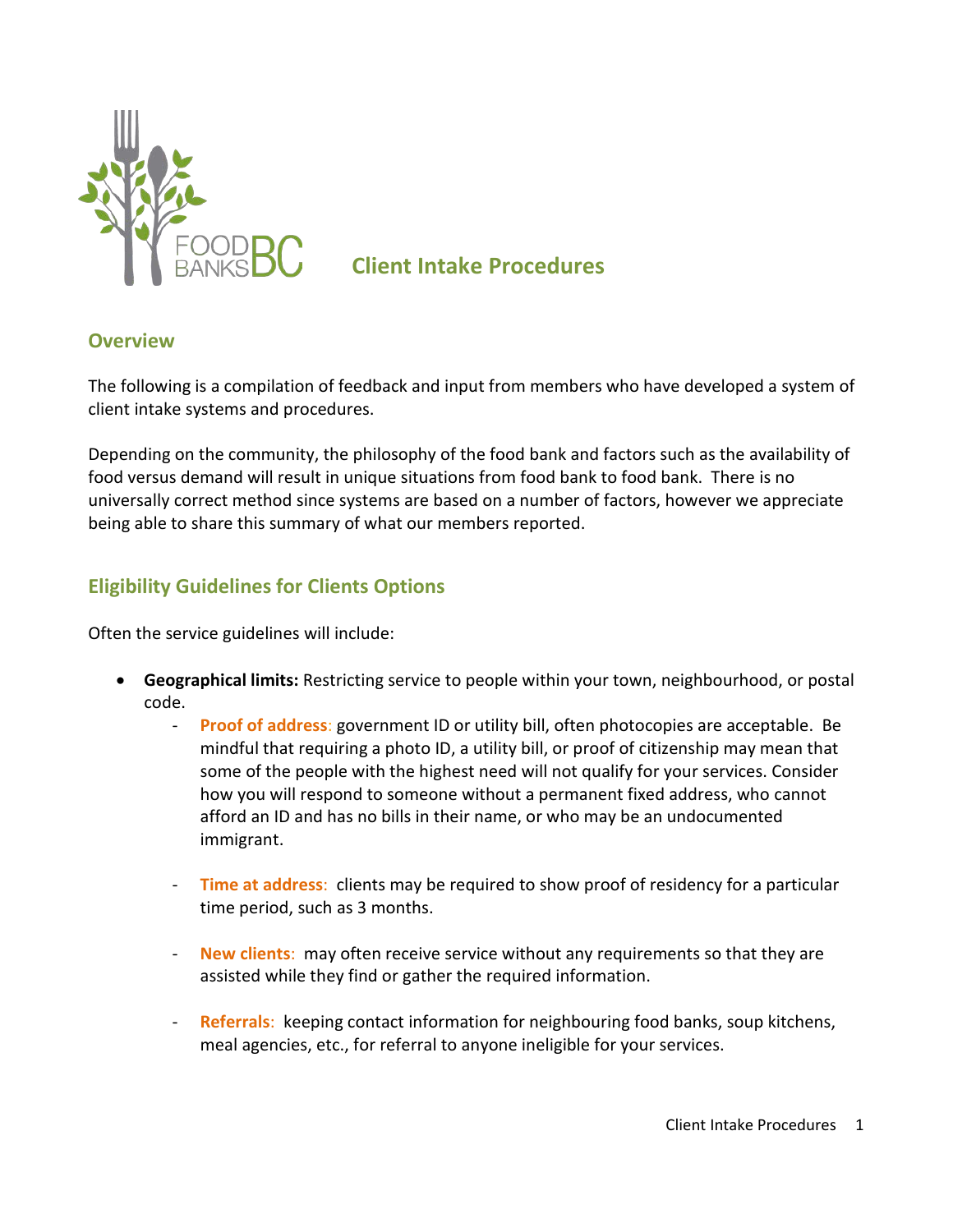## **Eligibility Guidelines for Clients Options cont'd…**

- **Source of income**:
	- **Proof of Income**: such as cheque stub, salary slip, EI receipt, bank print-out, etc., and may also request a list of substantiated expenses.
	- **Source of Income only**: source of income required, but not how much.
	- **No income info required**: depending on a number of factors such as community support, philosophy, demand vs resources, this may not be required.
- **Proof of dependants**: *Some proof showing the number of family members is usually required.*
	- **One registration per family** or individual is generally permitted.
	- **Care Card, Birth Certificates, or Immigration papers**: Occasionally a CareCard may be in the possession of the non-custodial parent so a birth certificate is required instead.
- **Frequency of Service**: *When and how and how often are clients able to access the services?*
	- Depending on demand, frequency may vary from daily to weekly, to monthly.
	- To accommodate working clients, students, etc., many food banks have a weekend or evening option.
	- For food banks that are open only once monthly or bi-weekly, an emergency hamper will be sometimes be available so that clients who miss a distribution day will still be able to access services rather than waiting an additional month.
- **Information Updating**: Depending on the availability of staff and volunteers, the information gathered may be updated at every single visit, every 6 months, or once per year.

# **Client Intake Methods**

This is a typical procedural sample list of how some of our food banks might welcome clients to their distribution:

- 1. Welcome each client individually. Introduce yourself and any other volunteers in the room, and ask for the client's name.
- 2. Offer a place to sit if you cannot register them right away. Provide distractions for children, such as toys and books.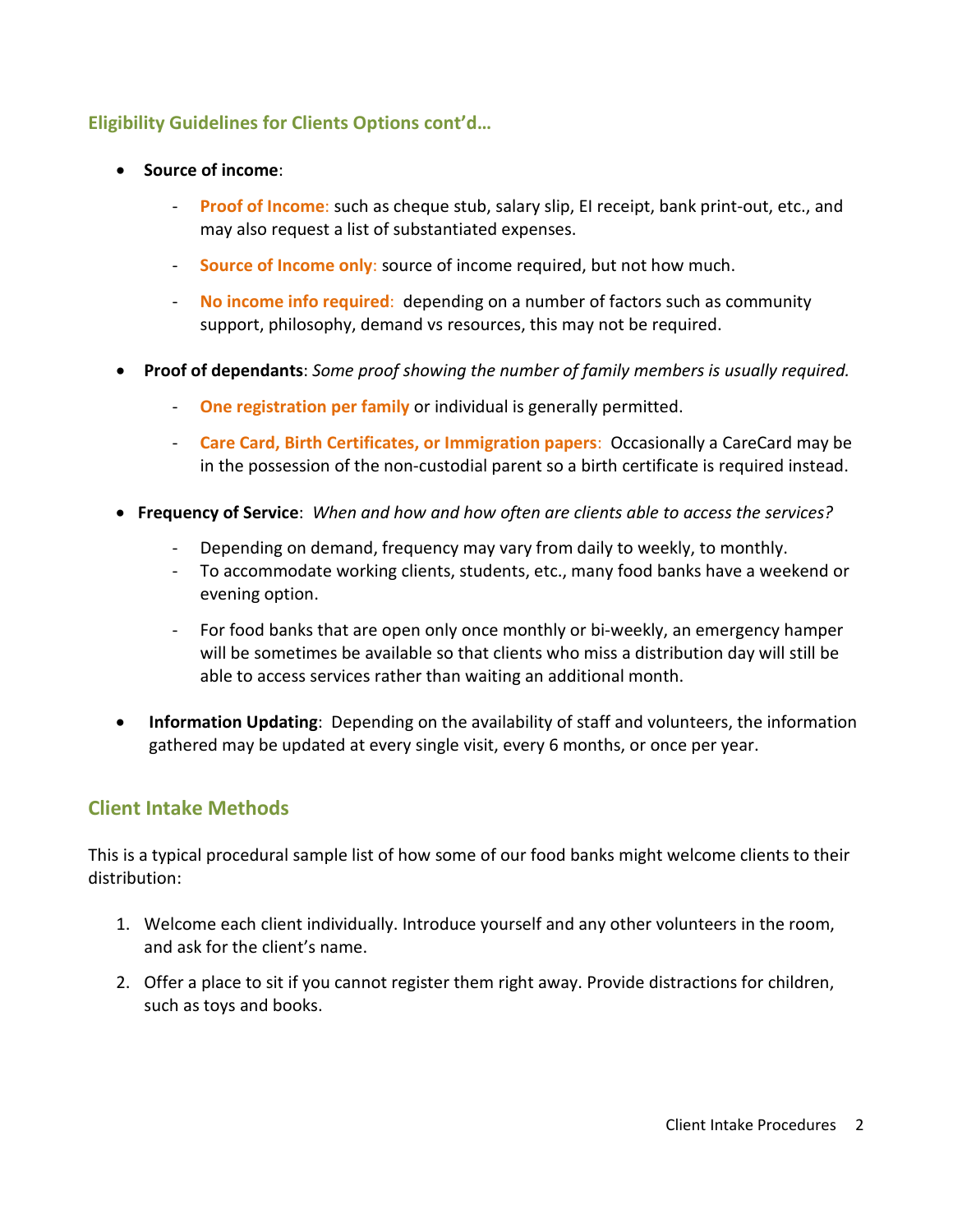### **Client Intake Methods cont'd…**

- 3. Ask the client to join you in a more private area of the room or in a separate room to gather information and determine their eligibility for your services.
	- a. If you go to a private room, you should try to sit the client closest to the exit to allow a greater sense of safety. It is good practice to ask if the client would like the door to be opened or closed, and respect their wishes.
	- b. Give the client the nicer and more comfortable looking chair, and try not to sit directly opposite to them.
- 4. Collect any necessary information, and explain where it will be stored, who will have access to it, and why it is being collected.
- *5.* Explain all relevant policies and procedures, including hours of operation and limits to services. Ask the client to sign an agreement to services. This can be as simple as signing the intake sheet saying, "I agree to respect the services of the food bank and other clients."
- 6. Offer referrals to other community organizations when appropriate, and then thank the client for their time and guide them to the next stage where they will pick up their food.
- 7. We make a point of reminding them that we are volunteers and that we are not trained professionals.

*(For client code of conduct samples, please see the member resource area of our website.)*

# **Record Keeping / Privacy Policies**

The following is any example of a members' client privacy policy:

#### **Policy**

In order to operate and deliver services, the XXXX Food Bank needs to collect certain personal information on clients, employees, volunteers and donors. XXXX Food Bank respects and upholds an individual's right to privacy and to protection of his or her personal information. We are committed to ensuring compliance with applicable privacy legislation.

#### **Definition**

Personal information is defined as "information about an identifiable individual," and is not restricted to recorded information. It includes any factual or subjective information, in any form, about an "identifiable individual." Personal information does not include "contact information, defined as information enabling an individual to be contacted at his or her place of business including position, name or title, business telephone number, business address, business e-mail or fax number.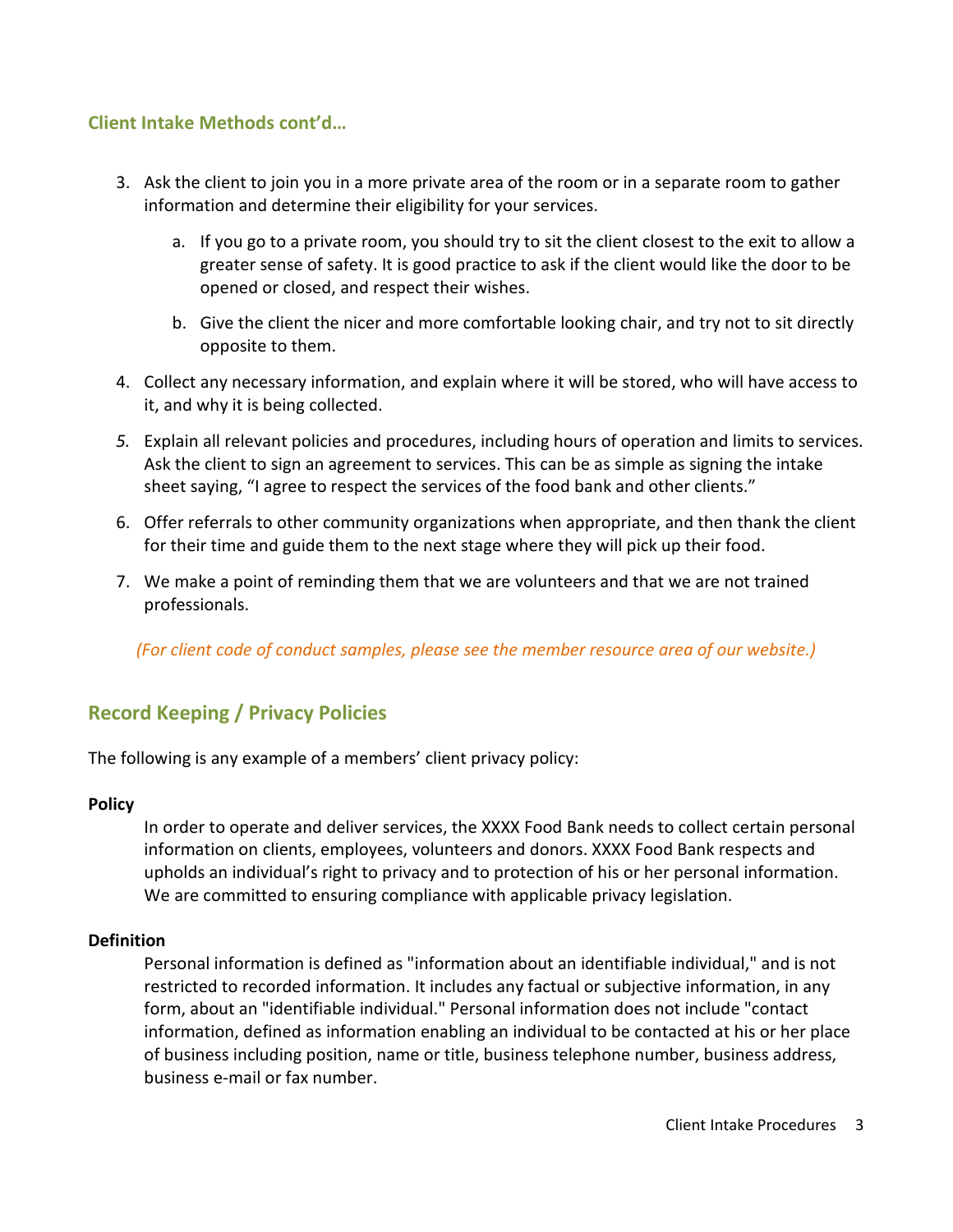### **Record Keeping / Privacy Policies cont'd…**

#### **Implementation**

The following principles will govern the collection, use and disclosure of personal information.

#### **Accountability**

XXXX Food Bank is accountable for the personal information collected of client, employee, volunteer and donor.

XXXX has been appointed as privacy officer and is responsible to advise the Executive Director on the agency's compliance with this policy.

#### **Purposes for Collection, Use and Disclosure**

XXXX Food Bank collects and uses information for the delivery of service, determining eligibility, statistical purposes, compliance with legislative and contractual requirements, employment purposes, issuing tax receipts and to keep donors informed.

#### **Disclosure of Information to Third Parties**

The only circumstances under which personal information may be disclosed to third parties is for the fulfillment of any purposes identified above or as required by law.

If personal information is disclosed to third parties for the fulfilment of any purpose as identified above, the agency will ensure that consent and appropriate security undertakings, such as confidentiality clauses in contractual agreements are employed to protect the transfer and use of personal information.

XXXX Food Bank does not sell, trade or rent information to third parties.

#### **Limiting Collection**

We collect only personal information required for the purposes identified above.

#### **Limited Use, Disclosure, and Retention**

XXXX Food Bank does not use or disclose personal information for any purpose other than those for which it was collected, except with consent or as required by law.

Personal information is retained only as long as is necessary for the fulfilment of the purposes for which it was collected, or as required by law.

#### **Accuracy**

XXXX Food Bank will make all reasonable efforts to ensure that personal information is as accurate, complete, and current as required for the purposes for which it was collected.